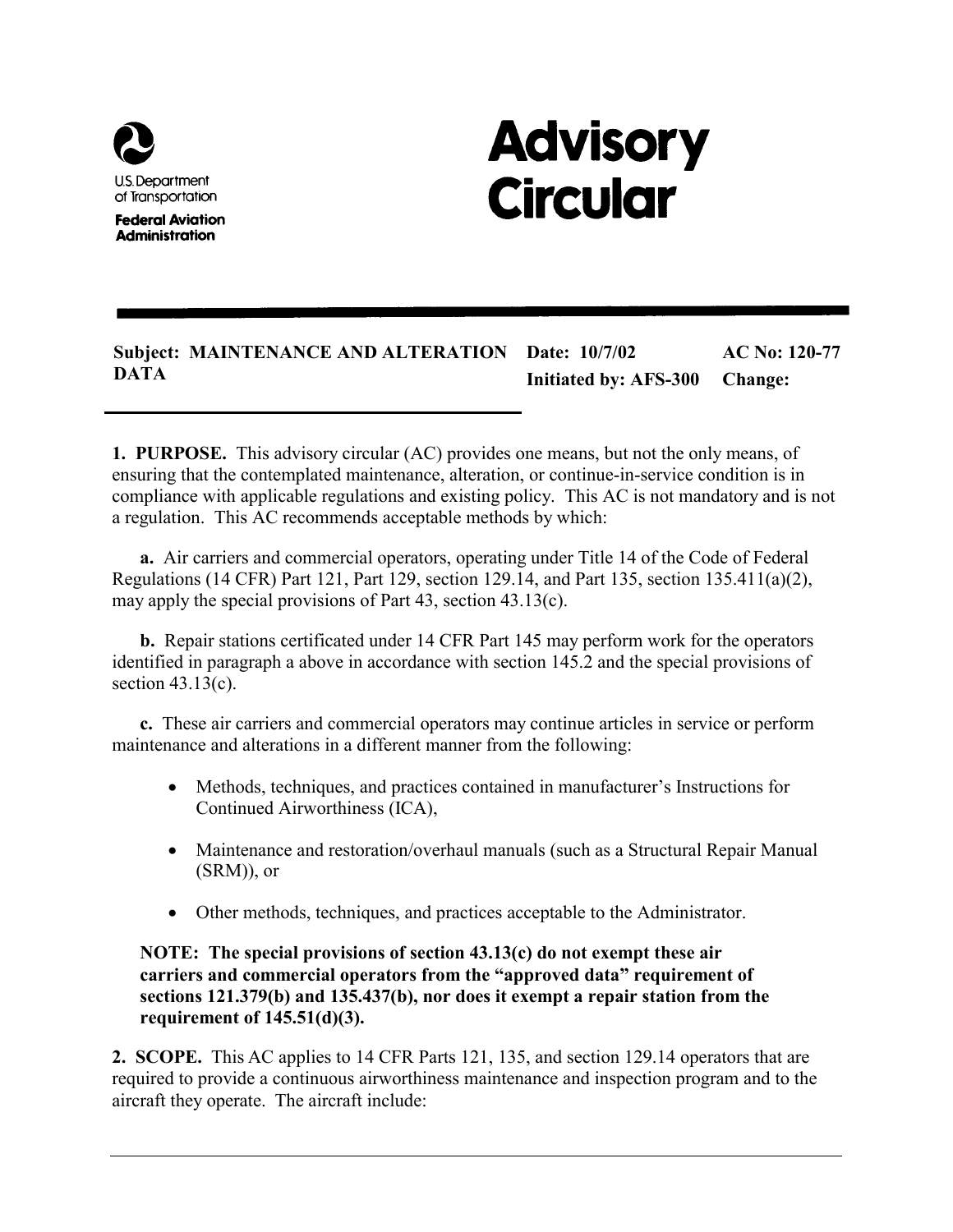**a.** All that are type certificated in accordance with 14 CFR Part 25 and Civil Air Regulation (CAR) 4b, and

**b.** Aircraft that have been type certificated in accordance with 14 CFR Parts 23, 27, 29, and Special Federal Aviation Regulation (SFAR) 41.

### **3. REGULATIONS AND GUIDANCE MATERIAL.**

**a. Regulations.** These acceptable means of compliance with operating regulations refer to the applicable sections of 14 CFR Parts 91, 121, and 135.

- Part 1, Definitions and abbreviations
- $\bullet$ Part 21, Certification procedures for products and parts
- Part 23, Airworthiness standards: Normal, utility, acrobatic, and commuter category airplanes
- $\bullet$ Part 25, Airworthiness standards: Transport category airplanes
- Part 27, Airworthiness standards: Normal category rotorcraft
- $\bullet$ Part 29, Airworthiness standards: Transport category rotorcraft
- $\bullet$ Part 33, Airworthiness standards: Aircraft engines
- $\bullet$ Part 35, Airworthiness standards: Propellers
- $\bullet$ Part 39, Airworthiness directives
- $\bullet$ Part 43, Maintenance, preventive maintenance, rebuilding, and alteration
- $\bullet$ Part 65, Certification: Airmen other than flight crewmembers
- $\bullet$ Part 91, General operating and flight rules
- $\bullet$ Part 119, Certification: Air carriers and commercial operators
- $\bullet$ Part 121, Operating requirements: Domestic, flag, and supplemental operations
- Part 129, Operations: Foreign air carriers and foreign operators of U.S.-registered aircraft engaged in common carriage
- $\bullet$ Part 135, Operating requirements: Commuter and on demand operations and rules governing persons onboard such aircraft
- $\bullet$ Part 145, Repair stations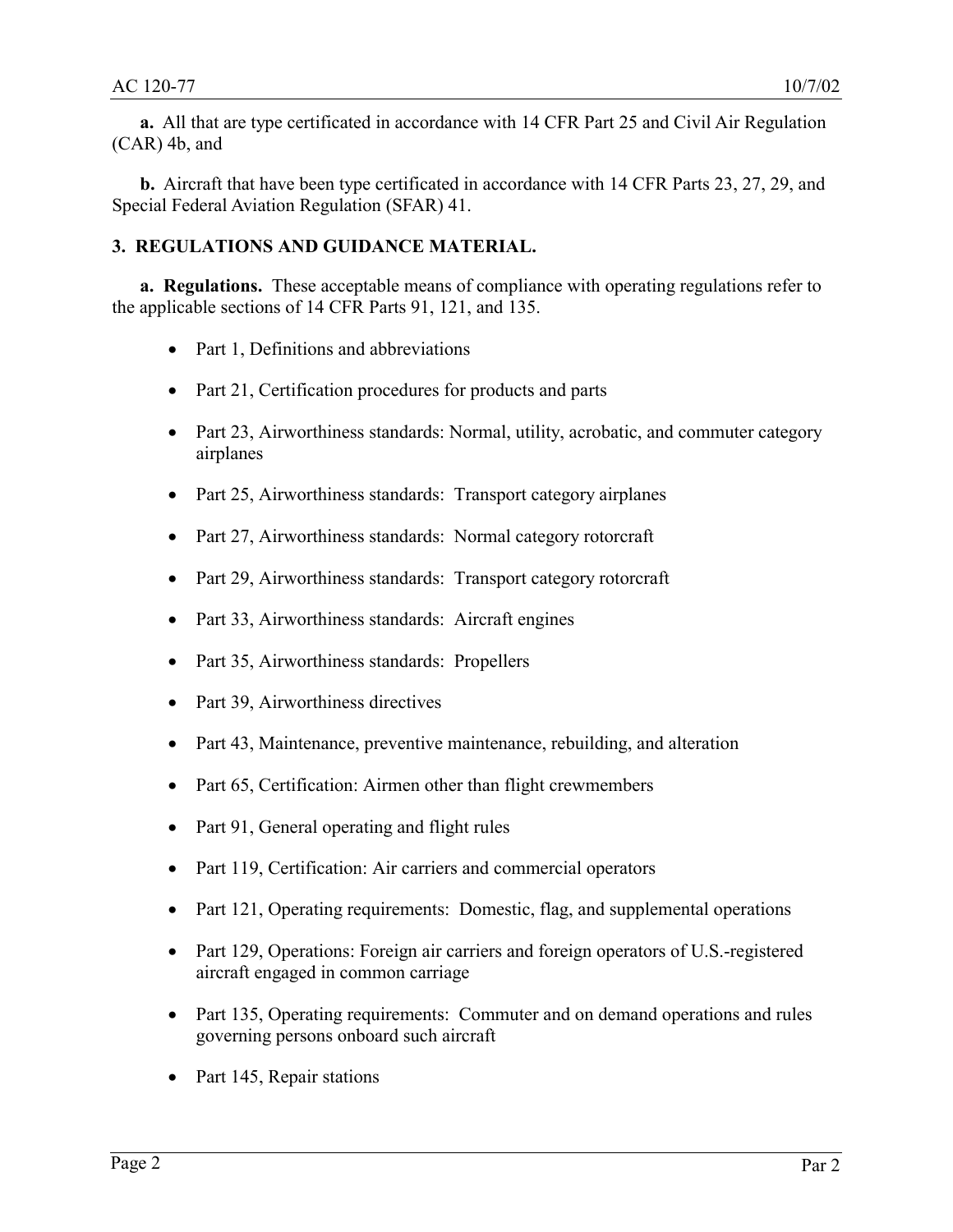- Part 183, Representatives of the Administrator
- SFAR 36
- $\bullet$  SFAR 41

#### **b. Related Guidance Materials (Latest Revisions):**

**(1) FAA Orders.** Copies of the following Orders may be purchased from the Superintendent of Documents, P.O. Box 371954, Pittsburgh, PA, 15250-7954. These Orders may also be accessed online at http://www.faa.gov/RegulatoryAdvisory/index.htm.

- Order 8100.9, DAS, DOA, and SFAR 36 Authorization Procedures
- Order 8110.4, Type Certification Handbook
- $\bullet$ Order 8110.37, Designated Engineering Representative (DER) Guidance Handbook
- Order 8130.2, Airworthiness Certification of Aircraft and Related Products
- Order 8300.10, Airworthiness Inspector's Handbook
- Order 8310.6, Airworthiness Compliance Check Sheets Handbook

**(2) Advisory Circulars.** You may obtain copies of these documents from the U.S. Department of Transportation, Subsequent Distribution Center, SVC-121.23, Ardmore East Business Center, 3341 Q 75th Avenue, Landover, Maryland 20785.

- AC 20-107, Composite Aircraft Structure
- AC 20-114, Manufacturers' Service Documents
- AC 23.1309-1, Equipment, Systems, and Installations in Part 23 Airplanes
- AC 25.571-1, Damage Tolerance and Fatigue Evaluation of Structure
- AC 25.1309-1, System Design and Analysis
- AC 25.1529-1, Instructions for Continued Airworthiness of Structural Repairs on Transport Airplanes
- AC 27-1, Certification of Normal Category Rotorcraft
- AC 29-2, Certification of Transport Category Rotorcraft
- AC 33-2, Aircraft Engine Type Certification Handbook
- AC 33.4-1, Instructions for Continued Airworthiness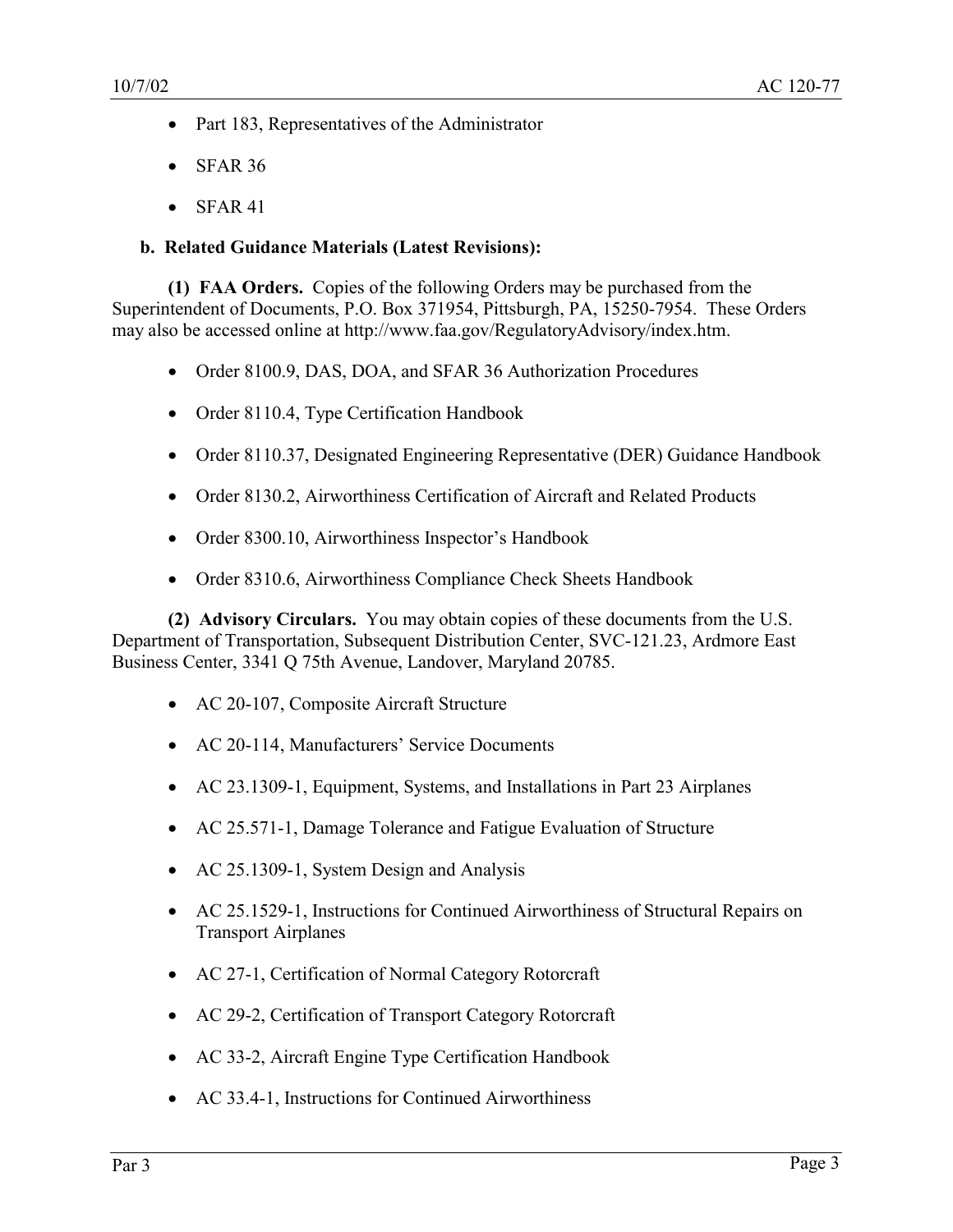- AC 43-9, Maintenance Records
- AC 43.13-1, Acceptable Methods, Techniques and Practices—Aircraft Inspection and Repair
- AC 43.13-2, Acceptable Methods, Techniques and Practices—Aircraft Alterations
- AC 91-56, Continuing Structural Integrity Program for Large Transport Category Airplanes
- AC 91-60, The Continued Airworthiness of Older Airplanes
- AC 140-6, The Development and Use of Major Repair Data Under Provisions of Special Federal Aviation Regulation No. 36
- AC 145-3, Guide for Developing and Evaluating Repair Station Inspection Procedures Manuals

#### **(3) Other documents.**

- AN 8110.7, Approved Data
- FAA-G-8082-11, Inspection Authorization Knowledge Test Guide

**4. BACKGROUND.** Air carriers and other certificate holders have cited the ambiguity of existing policies and procedures for developing, substantiating, and documenting maintenance and/or alteration data for civil aviation products. Usually, this confusion arises when a certificate holder performs a maintenance or alteration task (or allows an existing condition to remain in service) that differs from that called out in a manufacturer's service document, such as a Structural Repair Manual, service bulletin, or maintenance manual. In response, the Federal Aviation Administration (FAA) Aircraft Certification and Flight Standards Services have jointly developed this AC.

**5. DEFINITIONS.** For the purposes of this AC, the following definitions apply:

**a. Airworthiness Limitations Section.** The FAA-approved section of the ICA that sets forth mandatory replacement times, structural inspection intervals, and related structural inspection procedures, such as those established in accordance with section 23.573 and section 25.571. Compliance with the Airworthiness Limitations section is required under section 43.16 and Part 91, section 91.403 unless an alternative is approved by the Administrator. (Reference sections 21.50(b), 43.16, and 91.403.)

**b. Airworthy.** To be airworthy:

**(1)** The aircraft must conform to its Type Certificate (TC). Conformity to type design is considered attained when the aircraft configuration and the components installed are consistent with the drawings, specifications, and other data that are part of the TC and would include any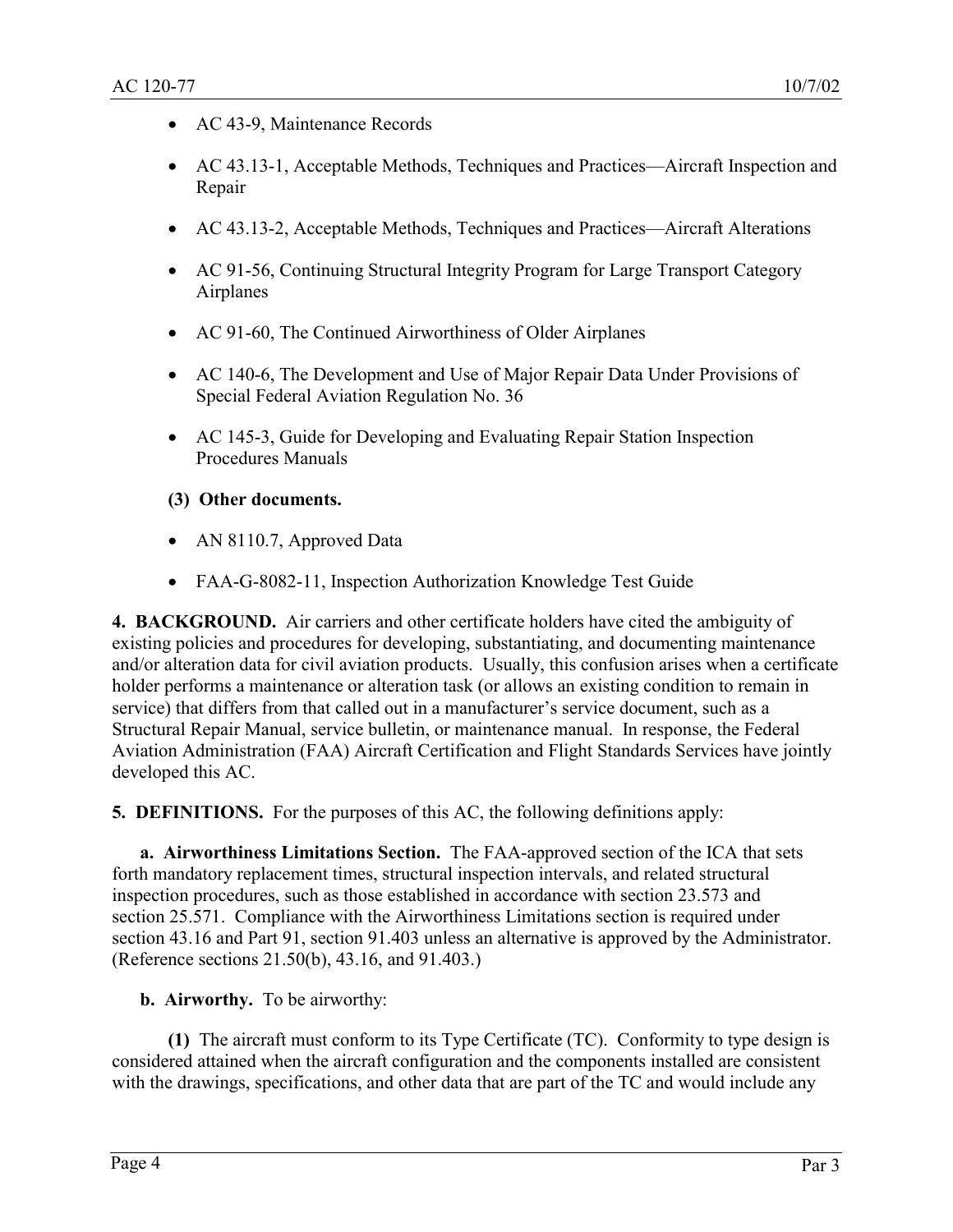Supplemental Type Certificate (STC) and field approved alterations incorporated into the aircraft.

**(2)** The aircraft must be in a condition for safe operation. The condition of the aircraft relative to wear and deterioration (e.g., skin corrosion, window delamination/crazing, fluid leaks, tire wear, etc.) must be acceptable.

**c. Approved Data.** Technical and/or substantiating data that has been approved by the FAA.

**d. Article.** An aircraft, airframe, aircraft engine, propeller, appliance, or component part.

**e. Certificate Holder.** Within the context of this AC, a person holding an Operating Certificate (air carrier or commercial operator) issued under Part 119 and conducting operations under Part 121 or section 135.411(a)(2), or a Part 145 repair station performing work under section 145.2 (new rule cross-references section 145.205). This also includes section 129.14 operators.

**f. Certification Maintenance Requirements (CMR).** Required periodic tasks established during the design certification of the airplane as an operating limitation of the TC.

**g. Change.** A variation from the method, technique, or practice specified in the manufacturer's service document for the article being maintained, altered, or otherwise evaluated. Such changes include, but are not limited to, developing new repairs, revising existing work instructions, using a substituted part other than the one "called out" in a maintenance manual, or revising a damage limit or wear tolerance.

**h. Continue-in-Service Condition.** An article that is authorized to operate with wear or damage outside a specified limit, tolerance, or other parameter specified in a manufacturer's service document.

**i. FAA Designees.** Designated Engineering Representatives (DER), Delegation Option Authorization (DOA) holders, and Designated Alteration Stations (DAS).

**j. Instructions for Continued Airworthiness (ICA).** The methods, techniques, and practices for performing maintenance, preventive maintenance, and alterations, which are provided by the design approval holder or its component manufacturers, and are considered acceptable to the Administrator under section 43.13(a). For example, under Part 25, appendix H, the ICA includes an airplane maintenance manual or section, maintenance instructions, and an Airworthiness Limitations section. (Reference sections 21.50(b), 25.1529, Part 25, appendix H, and 43.13(a).)

**k. Major Alteration.** An alteration not listed in the aircraft, aircraft engine, or propeller specifications.

**(1)** An alteration that might appreciably affect weight, balance, structural strength, performance, powerplant operation, flight characteristics, or other qualities affecting airworthiness, or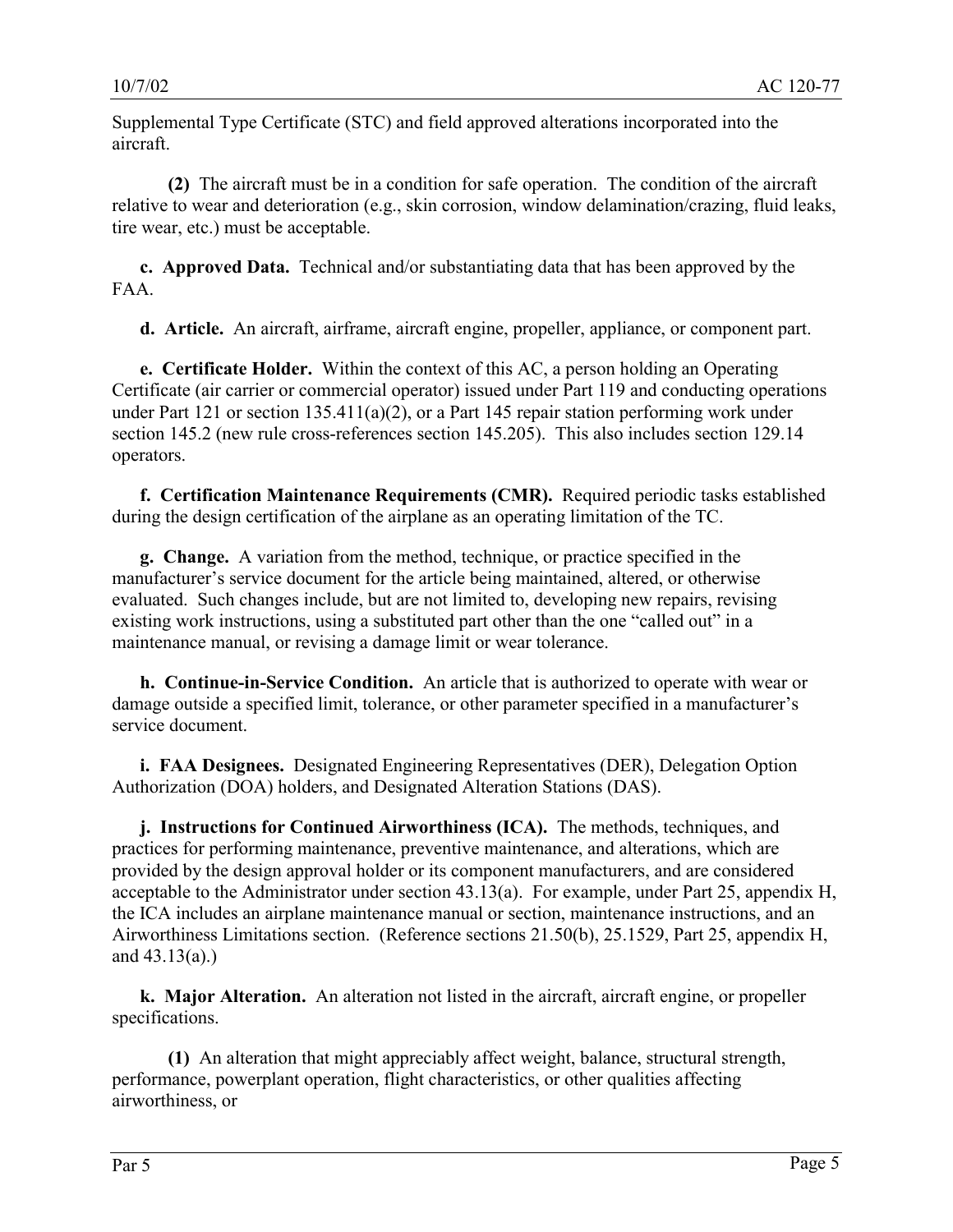**(2)** An alteration that is not done according to accepted practices or cannot be done by elementary operations. (Reference Part 1, section 1.1.)

## **l. Major Repair.**

**(1)** A repair that, if improperly done, might appreciably affect weight, balance, structural strength, performance, powerplant operation, flight characteristics, or other qualities affecting airworthiness, or

**(2)** A repair that is not done according to accepted practices or cannot be done by elementary operations. (Reference Part 1, section 1.1.)

**m. Manufacturer's Service Documents.** Publications by a design approval holder that provide acceptable methods, techniques, and practices for performing maintenance, preventive maintenance, and alterations. They include, but are not limited to, maintenance manuals, restoration/overhaul manuals, ICAs, Component Maintenance Manuals, Structural Repair Manuals, service bulletins, letters, or other similar information.

**n. Methods, Techniques, and Practices.** The step-by-step, "how-to" instructions for accomplishing maintenance, preventive maintenance, and alterations. These instructions are considered "acceptable to the Administrator" if the certificate holder shows that the instructions will return the aircraft, engine, or other article to its original or properly altered condition. (Reference sections 21.50(b), and 43.13(a).)

**o. Minor Alteration.** An alteration other than a major alteration. (Reference section 1.1.)

**p. Minor Repair.** A repair other than a major repair. (Reference section 1.1.)

**q. Structural Repair Manuals (SRM).** These typically provide repair instructions, material substitutions, and allowable damage limits for the aircraft's structure.

**r. Substantiating Data.** Technical data used to show that an article complies with the applicable airworthiness standards (e.g., Parts 25 or 33). Compliance may be shown by tests, analysis, experience, and/or computations appropriate to the maintenance, alteration, or continuein-service condition of the article being evaluated. Substantiating data shown to comply with the applicable airworthiness standards is acceptable to the Administrator. This is because it establishes that the article meets the regulatory requirements and would be returned to its original or properly altered condition by use of this data. (Reference sections 21.31, 25.603, and 43.13(b).)

**s. Supplemental Type Certificate (STC).** A certificate issued by the Administrator approving a change in the type design of the product. (Reference section 21.117.)

**t. Technical Data.** Drawings and specifications, including a list of drawings and specifications, needed to define the configuration and design features of a particular article, repair, or alteration. Typically, this includes information on materials, dimensions, and processes necessary to define structural strength, any required airworthiness limitations, and any data necessary to determine the airworthiness, noise characteristics, fuel venting, and exhaust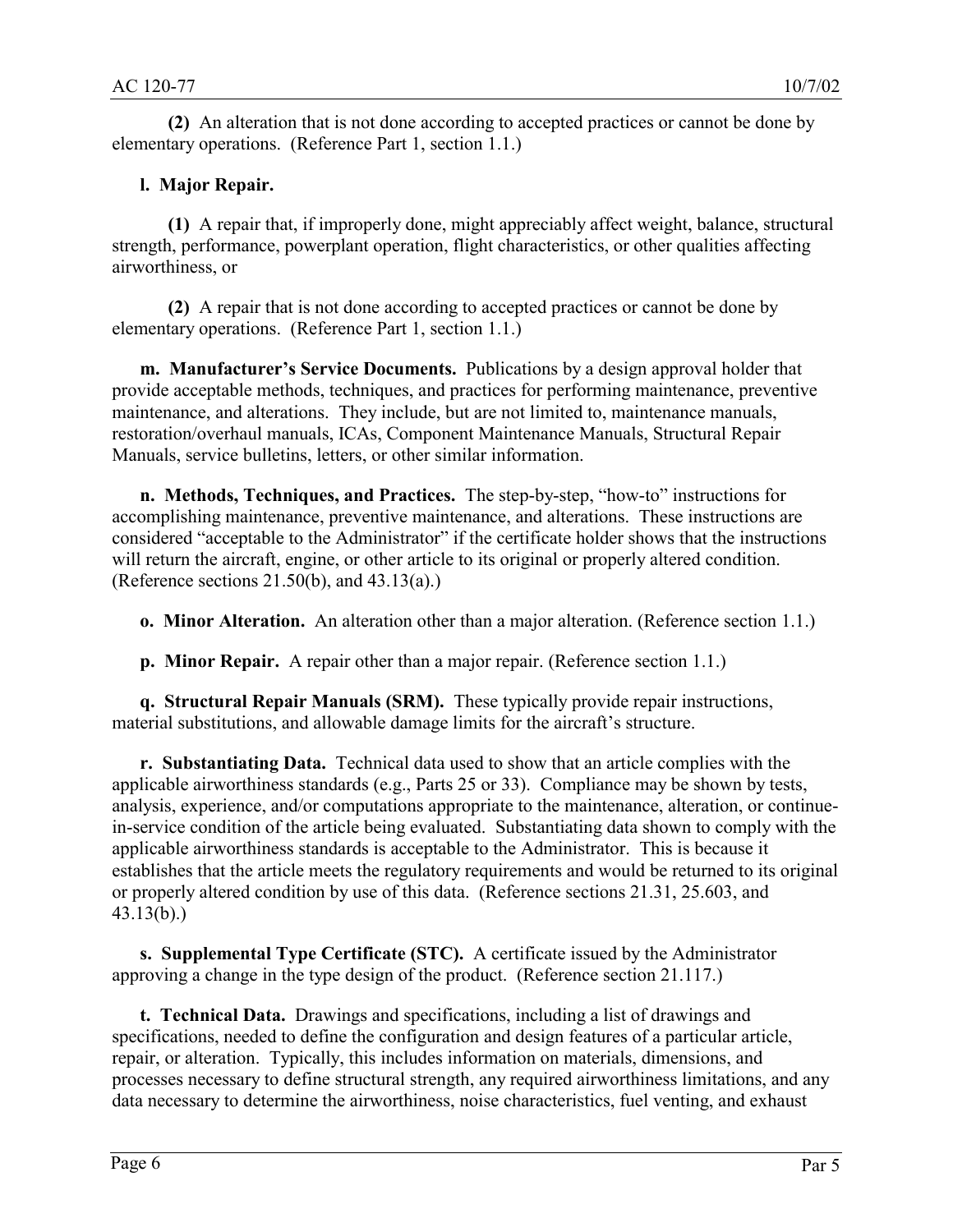emissions (as applicable) of the altered or repaired aircraft. Technical data also includes test data and engineering analyses and other engineering information, such as engineering handbooks or approved military or industry specifications. It may also include operational and service experience, maintenance and alteration experience, reliability data, and other documented factual information that can be shown to be directly applicable to the airworthiness of the article. (Reference Part 21, section 21.31.)

**u. Type Certificate.** The type design, the operating limitations, the type certificate data sheet (TCDS), the applicable regulations with which the Administrator records compliance, and any other conditions or limitations prescribed for the product in the pertinent airworthiness regulations. (Reference section 21.41.)

**v. Type Design.** In pertinent part, this includes:

**(1)** The drawings and specifications, and a listing of those drawings and specifications, necessary to define the configuration and the design features of the product shown to comply with the requirements applicable to the product;

**(2)** Information on dimensions, materials, and processes necessary to define the structural strength of the product; and

**(3)** The Airworthiness Limitations section of the ICA as required by Parts 23, 25, 27, 29, 33, and 35, or as otherwise required by the Administrator.

#### **6. AIRWORTHINESS DIRECTIVES, THE AIRWORTHINESS LIMITATIONS SECTION OF THE ICA, AND CERTIFICATION MAINTENANCE REQUIREMENTS.**

**a.** In several situations, prior approval must be obtained from the Administrator before a certificate holder or a repair station may implement changes to documents that are required by the regulations. For example, changes to Airworthiness Directives (AD) may not be made without the prior approval of the Administrator. Typically, this means that an alternative method of compliance (AMOC) must be obtained from the Aircraft Certification Office (ACO) or other designated FAA office. This is because Part 39, section 39.3 requires the operator of any product to which an AD applies to comply with the provisions of an AD. The AMOC procedure is incorporated into an AD; therefore, complying with an AMOC constitutes compliance with the AD. The aircraft manufacturer may have made arrangements for some of its DERs to approve repairs as an AMOC for an AD.

**b.** The Airworthiness Limitations section includes each mandatory replacement time, structural inspection interval, and related structural inspection procedures approved under sections 23.573, 25.571, etc. (damage tolerance and fatigue evaluation of structure). Changes to the Airworthiness Limitations section of an ICA require the approval of the Administrator. (See sections 43.16 and 91.403.)

**c.** CMRs incorporated by reference into the appropriate TCDS also require prior approval of the Administrator. For example, the TCDS for the Boeing 777-200/300 series airplanes states that the CMRs are listed in either the FAA-approved Section 9 of the Boeing Maintenance Planning Document (Airworthiness Limitations and CMRs) or the applicable engine TCDS. The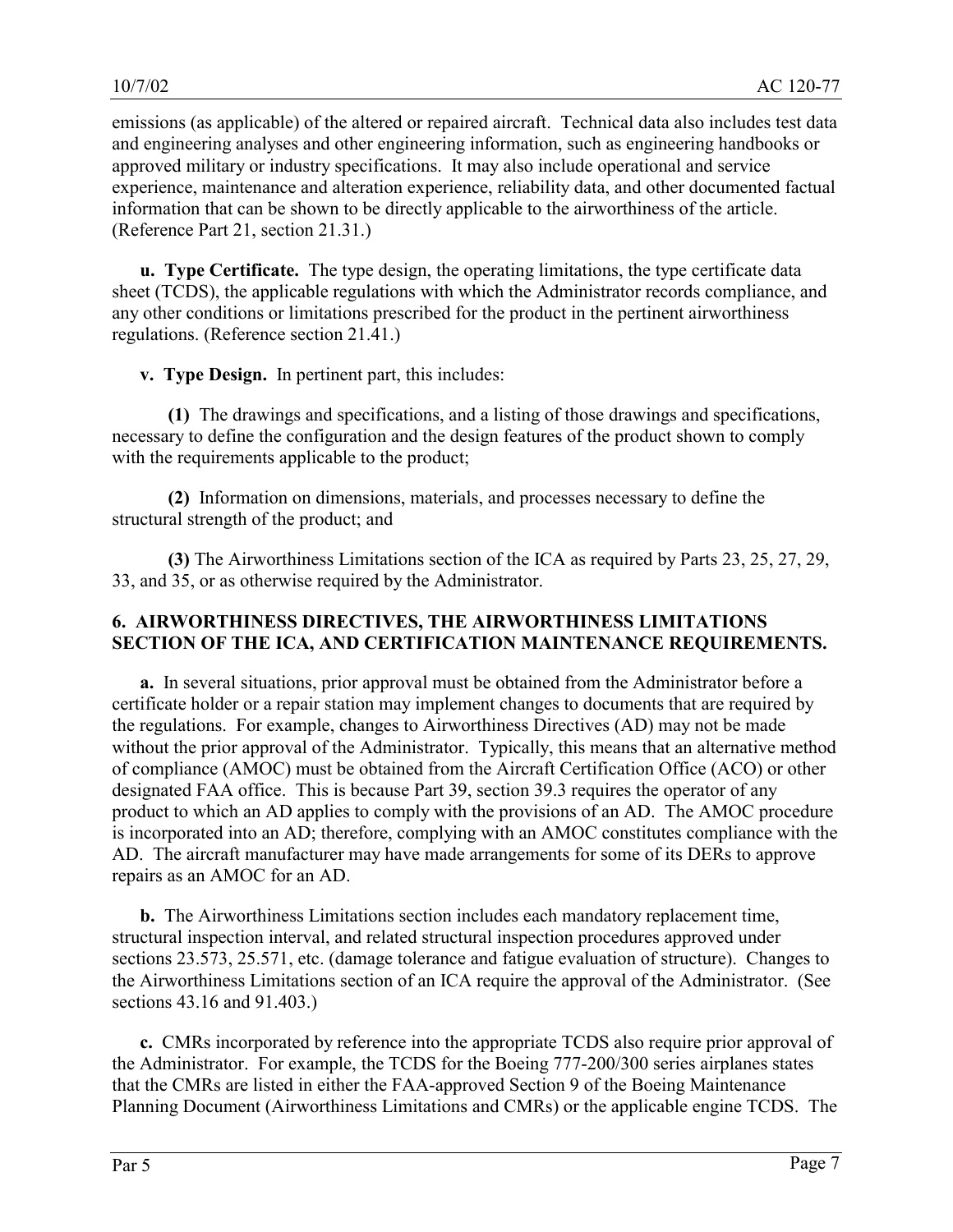TCDS for the aircraft specifically states that "the more restrictive requirement from these two documents shall be in force."

#### **7. MANUFACTURERS' SERVICE DOCUMENTS.**

**a.** Manufacturers' service documents contain methods, techniques, and practices acceptable to the Administrator for performing maintenance, preventive maintenance, and alterations. Manufacturers' service documents include maintenance manuals, restoration/overhaul manuals, ICA, component maintenance manuals, SRM, service bulletins, service letters, and other similar information. Under section 21.50(b), design approval holders are required to prepare and make ICA available to operators, repair stations, and others required to comply with ICA. While the FAA does not approve all service documents, it approves the Airworthiness Limitations section of the ICA. Typically, for Part 25 airplanes, both the SRM and service bulletins are approved by the FAA.

**b.** Under 14 CFR Parts 65, 121, 135, and 145, maintenance providers are responsible for obtaining FAA approval of technical data prior to approving a major repair or major alteration for return to service. Sometimes, manufacturers elect to obtain the FAA's approval of technical data supporting a maintenance or alteration action before issuing a service document. This is often the most efficient and cost-effective way to approve technical data because it eliminates the need for affected operators and maintenance providers to secure independent approval before doing the work. However, it remains the operator's responsibility to ensure that the Administrator's approval of technical data is obtained, if required, before approving for return to service a repair or alteration based on the advice or recommendation of a manufacturer. A No Technical Objection (NTO) letter or a statement that a particular maintenance or alteration action is "DER approvable" does not constitute FAA approval. However, such a statement may be considered, when supported along with other technical information, when evaluating the airworthiness of a particular maintenance or alteration action or continue-in-service condition.

**c.** When a manufacturer has obtained the FAA's approval of technical data, a service document is often marked "FAA-Approved," "FAA/DER-Approved," or "DER-Approved." Although the entire document is reviewed by the FAA, only the technical data (i.e., engineering information) associated with it is approved. In many cases, the technical data is not included in the body of the service document. This is because that document typically contains only the instructions (methods, techniques, and practices) for performing a particular repair or alteration, rather than the engineering information that established compliance with the applicable airworthiness standards. Refer to AC 20-114, Manufacturers' Service Documents, for methods a manufacturer may use to indicate that the FAA has approved service information.

#### **8. THE STRUCTURAL REPAIR MANUAL, MAINTENANCE AND RESTORATION/OVERHAUL MANUALS, AND THE INSTRUCTIONS FOR CONTINUED AIRWORTHINESS.**

**a.** Under section 21.50(b), the holder of a design approval for which application was made after January 28, 1981 must prepare and give the ICA to the owner of the aircraft. The holder of the design approval must thereafter make it available to any other person (such as repair stations) required to comply with the ICA's instructions. For transport category aircraft certificated under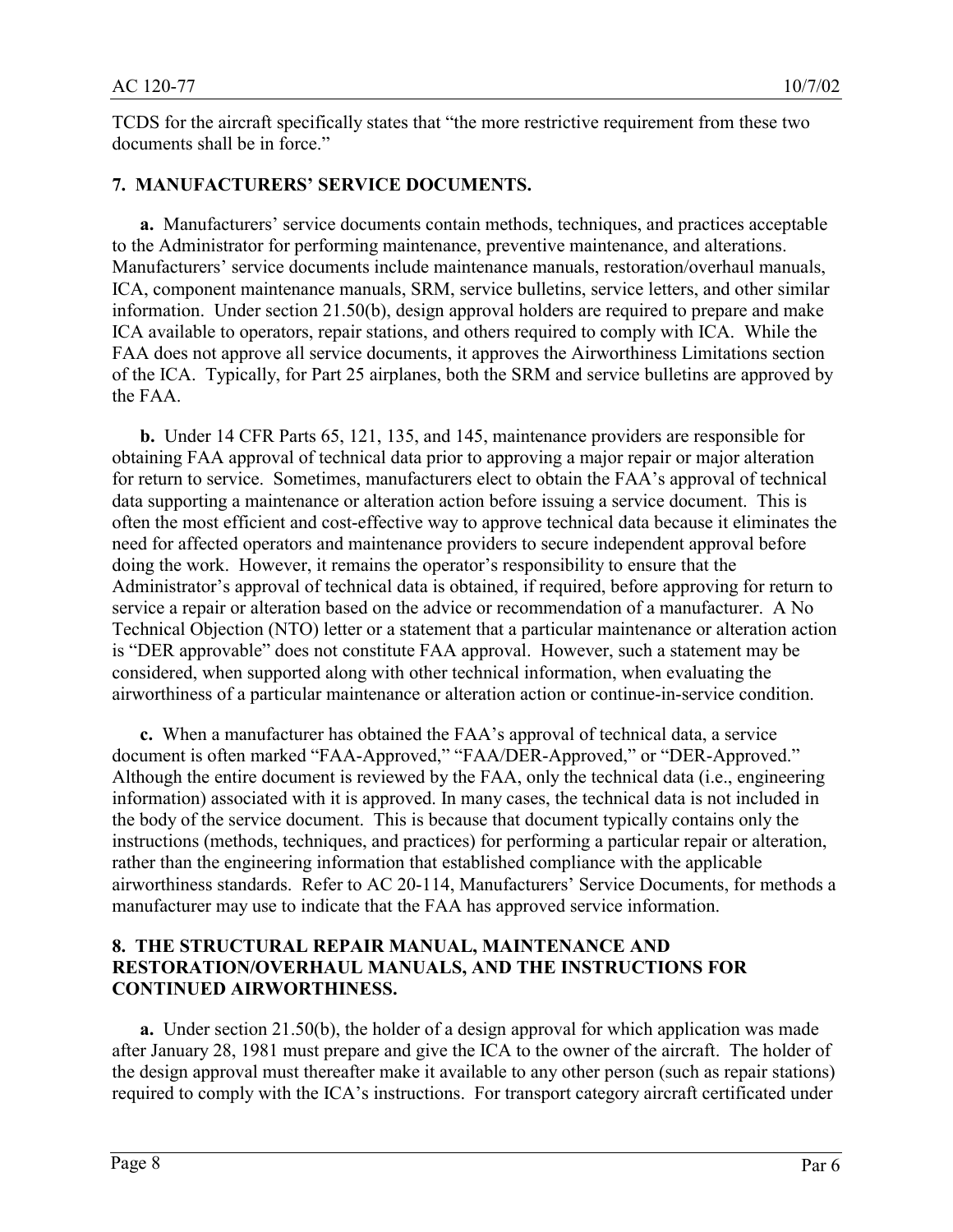Part 25, the ICA requirements are in section 25.1529 and Part 25, appendix H. Similar ICA requirements exist for small airplanes, rotorcraft, engines, and propellers. (Reference Parts 23, 27, 33, and 35.)

**b.** The SRM provides repair instructions, material substitutions, and allowable damage limits data for continue-in-service condition of the aircraft's structure. Thus, the SRM sets forth acceptable methods, techniques, and practices for performing structural repairs in the same manner as other service documents (e.g., maintenance, component, or restoration/overhaul manual in compliance with 43.13(a)). Manufacturers typically request FAA approval of the SRM so the operator or a repair station may have ready access to approved data to perform major repairs and return aircraft to service in accordance with the airworthiness standards and sections 121.379(b) and 145.201(c)(2) (formerly 145.51(d)).

**(1)** It is the operator's responsibility to classify repairs as major or minor. An operator may use an FAA-approved SRM to accomplish repairs it has classified as either major or minor. An operator must support changes to repairs.

**(2)** The SRM also provides limits of damage that an operator may use to continue an aircraft in service without repair. These damage limits are not necessarily the maximum limits that the aircraft is capable of withstanding while still complying with the airworthiness standards. An operator intending to operate an aircraft with damage beyond a manufacturer's established damage limit must support the position that the aircraft continues to meet the airworthiness standards.

**c.** Performing maintenance in accordance with the SRM is one way to maintain certain areas of an aircraft in an airworthy condition. Aircraft structural designs are certificated to meet the applicable airworthiness standards that were in effect when the TC was issued. These rules form the type certification basis for the aircraft. Any subsequent repairs must continue to comply with applicable airworthiness standards and be accomplished in accordance with Part 43.

**d.** In addition to providing acceptable methods, techniques, and practices for performing maintenance, the SRM may also be used, when supported by appropriate substantiating data, to develop new or different repairs, or to authorize damage limits beyond those set forth in that manual. The SRM may also contain specific procedures authorizing continued aircraft operation for a period of time before a permanent repair is required to be completed.

**e.** The SRM is not considered part of the Airworthiness Limitations section of the ICA or the CMR. Moreover, the SRM is not part of the type design, even though it is often referenced on the TCDS under the heading of "Service Information," as it is for the Boeing 777-200/300 series airplanes.

## **9. MAINTENANCE PERFORMANCE RULES.**

**a.** Section 43.13(a) states that maintenance, preventive maintenance, and alterations may be performed in accordance with either of the following:

**(1)** Methods, techniques, and practices in the maintenance manual or the ICA prepared by the manufacturer, or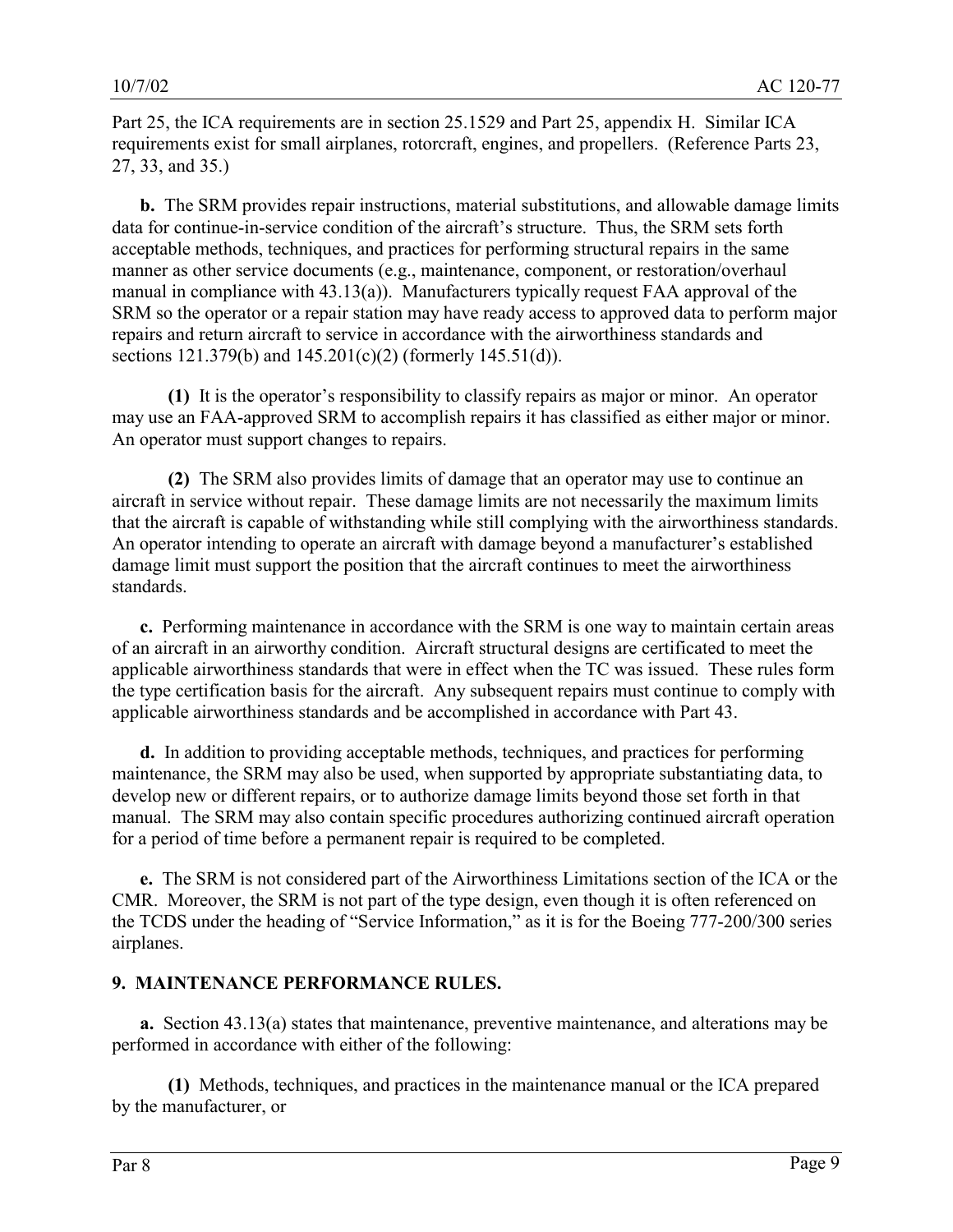**(2)** Other methods, techniques, and practices acceptable to the Administrator.

**b.** Under section 43.13(b), each person must perform work in such a manner and use materials of such a quality that the article worked on will be returned to at least its original or properly altered condition. This does not mean that an article must be maintained in factory-new condition. Rather, it requires that the maintenance, preventive maintenance, and alterations result in an airworthy product (i.e., one that complies with Part 25, any other applicable airworthiness standards (such as Part 33), and the pertinent operating rules). Generally, that is accomplished by following the maintenance manuals prepared by the manufacturers, or using other information acceptable to the Administrator, such as ACs.

**c.** Section 43.13(c) states that (unless otherwise notified by the Administrator) the methods, techniques, and practices in the air carrier's maintenance manual constitute an acceptable means of compliance with section 43.13. Therefore, an air carrier that follows its maintenance manual procedures not only complies with sections 121.367 and 121.369 (see paragraph 11), but also complies with section 43.13(a) and (b). The special conditions of section 43.13(c) notwithstanding, each operator and repair station is responsible for determining that major repairs and major alterations have been accomplished in accordance with technical data approved by the Administrator. (Reference sections 121.379(b), 135.437(b), and 145.201(c)(2) (formerly  $145.51(d)$ ).

**d.** Pursuant to section 145.57 (new rule cross-references sections 145.109 and 145.201), repair stations are also required to comply with section 43.13(a) and (b). In addition, when they perform work for Part 121 air carriers, repair stations must do so in accordance with the carrier's maintenance manual, as required by section 145.2 (new rule cross-references section 145.205). When a repair station follows an air carrier's manual, it will also be in compliance with section  $43.13(a)$  and  $(b)$ .

#### **10. METHODS, TECHNIQUES, AND PRACTICES VERSUS TECHNICAL DATA.**

**a.** The terms "methods, techniques, and practices" and "technical data" have often been confused. While the concepts are related, each has a distinct meaning in 14 CFR.

**(1)** The methods, techniques, and practices referenced in section 43.13(a) are the stepby-step instructions for performing maintenance (including inspections), preventive maintenance, and alterations. These "how-to" instructions are normally contained in manufacturers' maintenance manuals and other service documents, and are usually based on approved technical data developed by the approval holder.

**(2)** Technical data consists primarily of engineering information. It includes drawings and specifications that define the configuration and design characteristics of an article, and information on materials, dimensions, and processes necessary to define structural strength. Substantiating data is technical data used to establish that the aircraft or other article, if repaired or altered using the instructions that the substantiating data supports, would be returned to its original or properly altered condition in accordance with section 43.13(b). The operator is responsible for showing that any substantiating data is directly related to the change that is being evaluated. This is especially important when it is necessary to substantiate a change using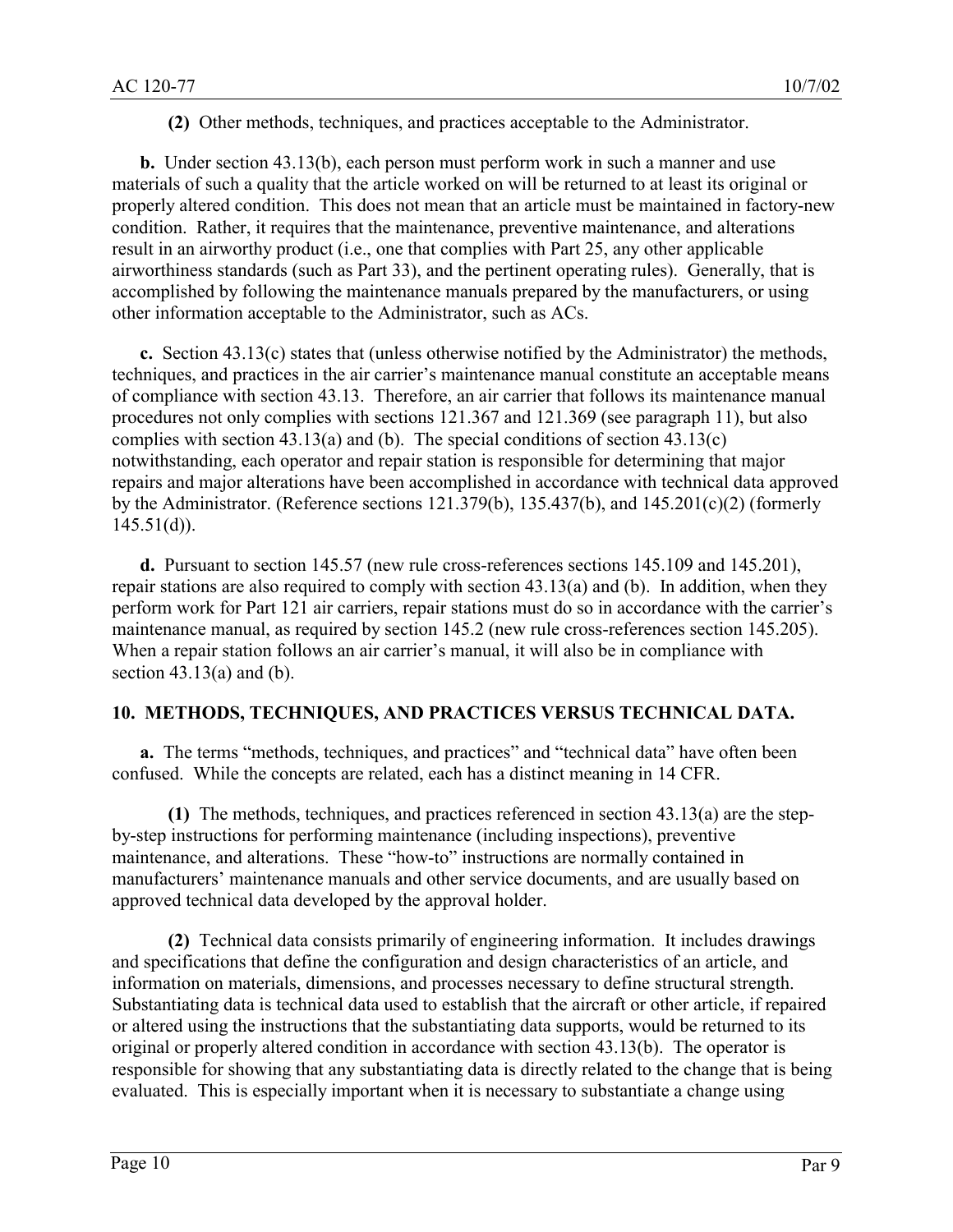service experience, maintenance and alteration experience, and reliability data. Accordingly, the technical data, when substantiated, is considered acceptable to the Administrator even in cases when it does not require the FAA's explicit approval.

**b.** Maintenance manuals and/or restoration/overhaul manuals may contain technical data. For example, if the manual specifies the required materials, dimensions, or other design information, this represents technical data.

**c.** An allowable damage limit in an SRM represents an acceptable method for accomplishing a repair or authorizing a continue-in-service condition. The TC holder's damage "limit" is based on approved substantiating data—i.e., an engineering analysis showing that even with such damage, the airplane would then still meet the appropriate airworthiness standards. In many cases a higher limit can also be shown to comply with those standards. (Refer to paragraph 12.)

## **11. MAINTENANCE AND RESTORATION/OVERHAUL MANUALS.**

#### **a. Parts 121, 135, and Section 129.14 Operators.**

**(1)** Under sections 121.133 and 121.135, an air carrier must prepare and keep current a manual containing these items, among others:

- Instructions and procedures for performing maintenance, preventive maintenance, and servicing
- $\bullet$  Time limitations, or standards for determining time limitations, for restoration/overhaul, inspections, and checks of aircraft and related components
- Airworthiness inspections, including instructions covering procedures, standards, responsibilities, and authority of inspection personnel

**(2)** Additional maintenance manual requirements are in sections 121.367 and 121.369. These rules also require the carrier to follow its manual when performing maintenance, preventive maintenance, and alterations. Similar rules exist for Part 135 and section 129.14 operators.

**(3)** An operator's maintenance manual generally includes two basic kinds of information. The first is product-specific and consists of the methods, techniques, and practices for performing maintenance and alterations on specific aircraft, engines, and related components. The second includes the carrier's maintenance practices, policies, and procedures, usually found in a General Maintenance Manual, Maintenance Policies and Procedures Manual, or similar document. Both kinds of information—the product-specific and the operator's general and policies and procedures manuals—are part of the operator's manual system required by Parts 121 and 135. When preparing its maintenance manual, the operator may designate the manufacturer's manuals as its own, develop its own maintenance information, or use some combination of the two. However, once its manual is established, the operator is required to comply with its terms.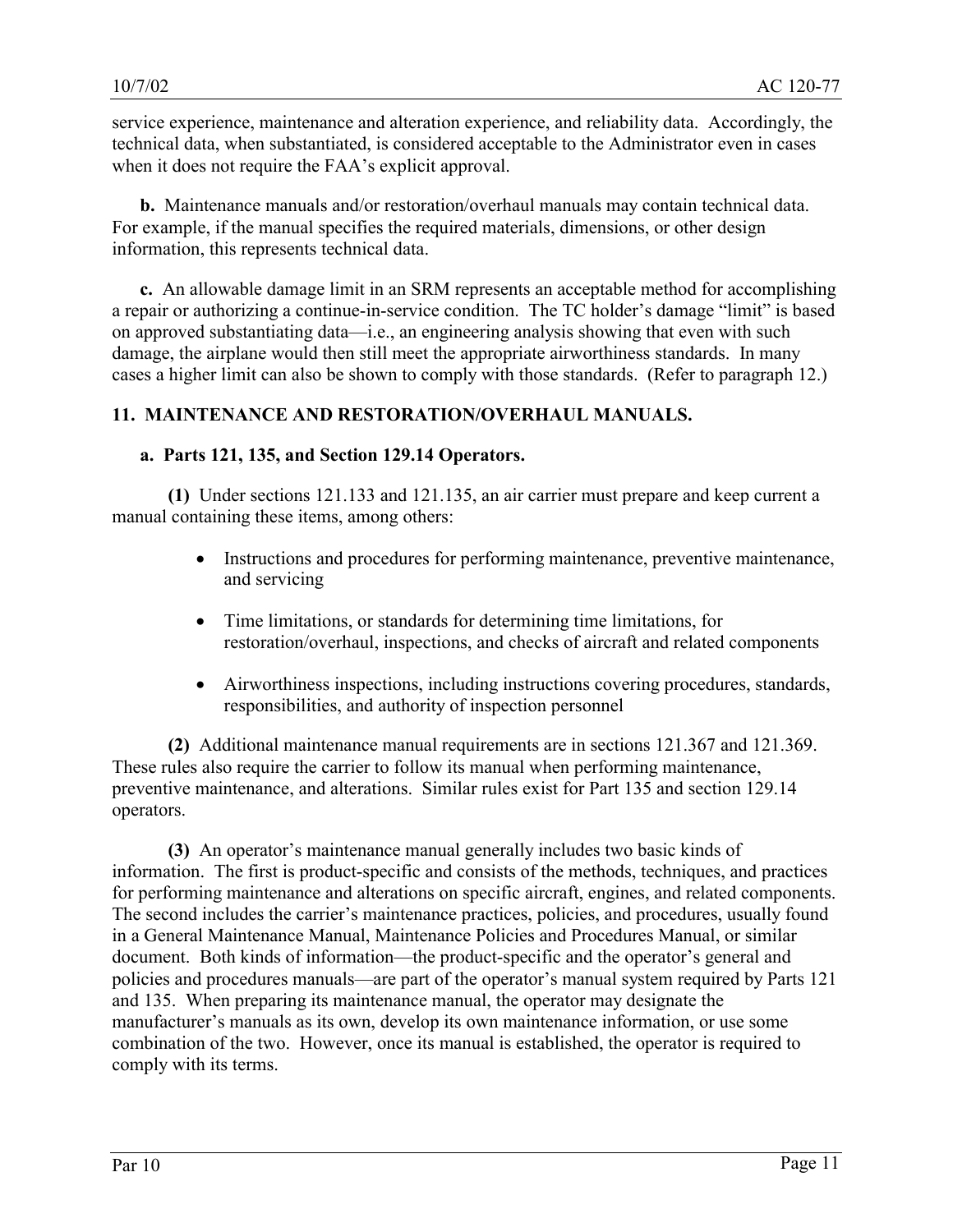**(4)** Operators may generally change their maintenance manuals without obtaining prior FAA acceptance. These changes, however, must be acceptable to the FAA. If an operator is following its maintenance manual, including its procedures for processing proposed changes to service documents, section 43.13(c) states that the operator will be in compliance with section 43.13(a) and (b). However, if the Administrator notifies an operator that a procedure in its manual is unacceptable, the carrier would no longer be authorized to use that procedure until the issue is resolved. Many operators have adopted procedures in their maintenance manuals to evaluate proposed changes to existing manufacturers' service documents. An operator's procedures must ensure that changes (and continue-in-service conditions) result in an aircraft configuration that meets the airworthiness standards. The procedures must also ensure that when interim changes are made, an appropriate maintenance action is accomplished at the appropriate time, as determined during the analysis phase of the operator's procedures. These changes (or variations) may involve the use of a different maintenance procedure, such as an interim repair, an equivalent part substitution, inspection technique, or revising repair or damage "limits," including those in an SRM. In some cases, revising a limit results in an article being approved for return to service without a repair having been performed.

**(5)** Operators typically process proposed changes through their engineering organizations. The engineers document the damage, condition, or contemplated action; conduct a technical analysis to determine whether the change would comply with the pertinent airworthiness standards (i.e., Parts 25, 33, etc.); and classify the maintenance action, alteration action, or continue-in-service condition as major or minor. If major, the technical and substantiating data supporting the change must be approved by the Administrator. If minor, an engineering analysis should be performed and documented in accordance with the procedures in the operator's maintenance manual, appropriate to the complexity of the situation. The change may be implemented if the analysis reveals that the proposed change would comply with the applicable airworthiness standards.

**(6)** Some operators may desire repair stations to develop technical and substantiating data on their behalf. These operators should have procedures in their maintenance manuals governing the manner in which this data may be evaluated under their procedures, including appropriate documentation and approval.

#### **b. Repair Stations.**

**(1)** Pursuant to section 145.2 (new rule cross-references section 145.205), repair stations performing work for air carriers must follow the procedures in the air carrier's manual for developing, documenting, and using technical data. An air carrier may use the technical data, substantiating data, or approved data developed by the repair station under this AC in accordance with the air carrier's procedures.

**(2)** A repair station manual submitted in accordance with section 145.45 (new rule crossreferences section 145.207) governs the operations of certificated repair stations. Like the air carrier maintenance manual, the repair station manual is an accepted manual. This manual must be followed by the repair station when it performs maintenance, preventive maintenance, and alterations under Part 145. Unless otherwise prohibited by the repair station manual, repair stations may also implement changes to their manuals without obtaining prior FAA acceptance.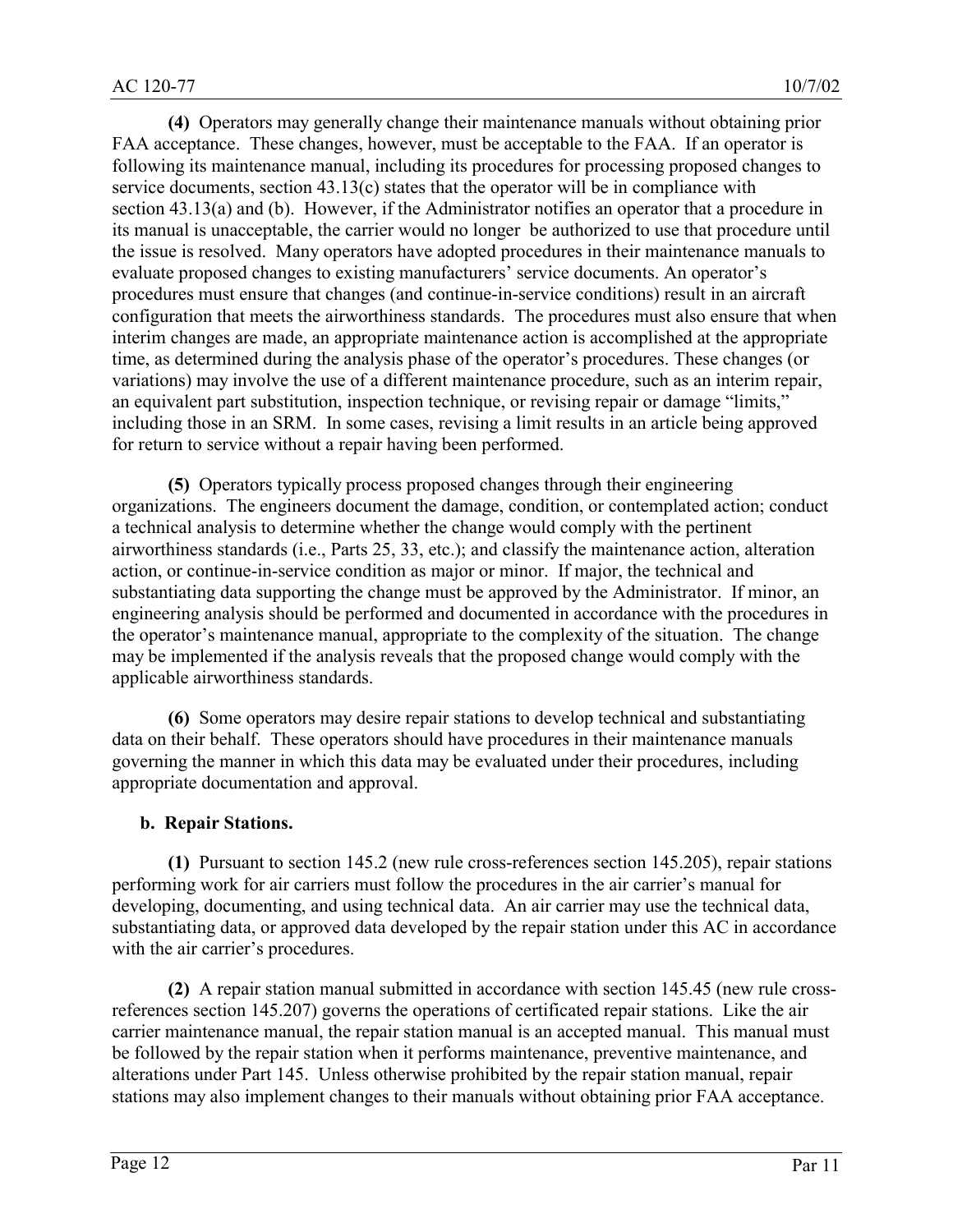If the FAA notifies a repair station that a particular change to its manual would not comply with 14 CFR, the repair station would be required to rescind the change.

**(3)** Like air carriers, repair stations are governed by section 43.13 when they perform work. They must use methods, techniques, and practices acceptable to the Administrator, which are normally those in the manufacturer's or air carrier's service documents. However, when they are working on behalf of non-air carrier customers, the regulations allow repair stations to use other methods, techniques, and practices that are acceptable to the Administrator for performing the work. Paragraph 12(a) describes the general requirements for demonstrating that a particular variation from an existing service document would be acceptable to the Administrator.

**(4)** Like air carriers, a repair station must also obtain FAA approval of the technical data supporting a major repair or major alteration.

#### **12. EVALUATING PROPOSED CHANGES TO DATA IN SERVICE DOCUMENTS.**

**a. General.** Before an air carrier or repair station may change a repair, limit, or other procedure in an SRM or other service document, the following three requirements must be met. First, the change must be processed in accordance with procedures in the air carrier's maintenance manual. Second, the change must be shown to comply with the relevant airworthiness standards. Compliance with these standards will establish that the article will be returned to its original or properly altered condition in accordance with section 43.13(b). Third, if the change is classified as "major" in accordance with the operator's procedures, the technical data supporting the change must be approved before the article may be approved for return to service.

**b. Manual Procedures.** The certificate holder's manual procedures should be sufficiently detailed, but flexible enough to allow it to classify a change. If required, it should be able to obtain FAA-approved data, apply the approved data to the aircraft, and approve the aircraft for return to service. To help accomplish this, the certificate holder may take advantage of the latest communication media (fax, electronic mail, video, telex, etc.). These media can also be used to collect and transmit substantiating data in support of a proposed change. A certificate holder should not rely only on verbal communications. This could interfere with the proper classification of the data required to determine airworthiness. If a certificate holder intends to use these media, it should have procedures in its manual that explain how the media will be used. Procedures should also provide for a continuous loop of timely information and communications among the certificate holder, FAA principal inspector, ACO, designees, and the manufacturer, as appropriate. The procedures to evaluate proposed changes to service documents should be included in the air carrier manual. The procedures should contain the following elements:

**(1)** A method of ensuring only appropriately qualified and experienced personnel will make the engineering determinations required.

**(2)** A method of determining whether the proposed change requires FAA approval because it affects an AD, CMR, Airworthiness Limitation, Minimum Equipment List (MEL), maintenance program tasks, intervals, etc., and if the change requires FAA approval, procedures for obtaining that approval.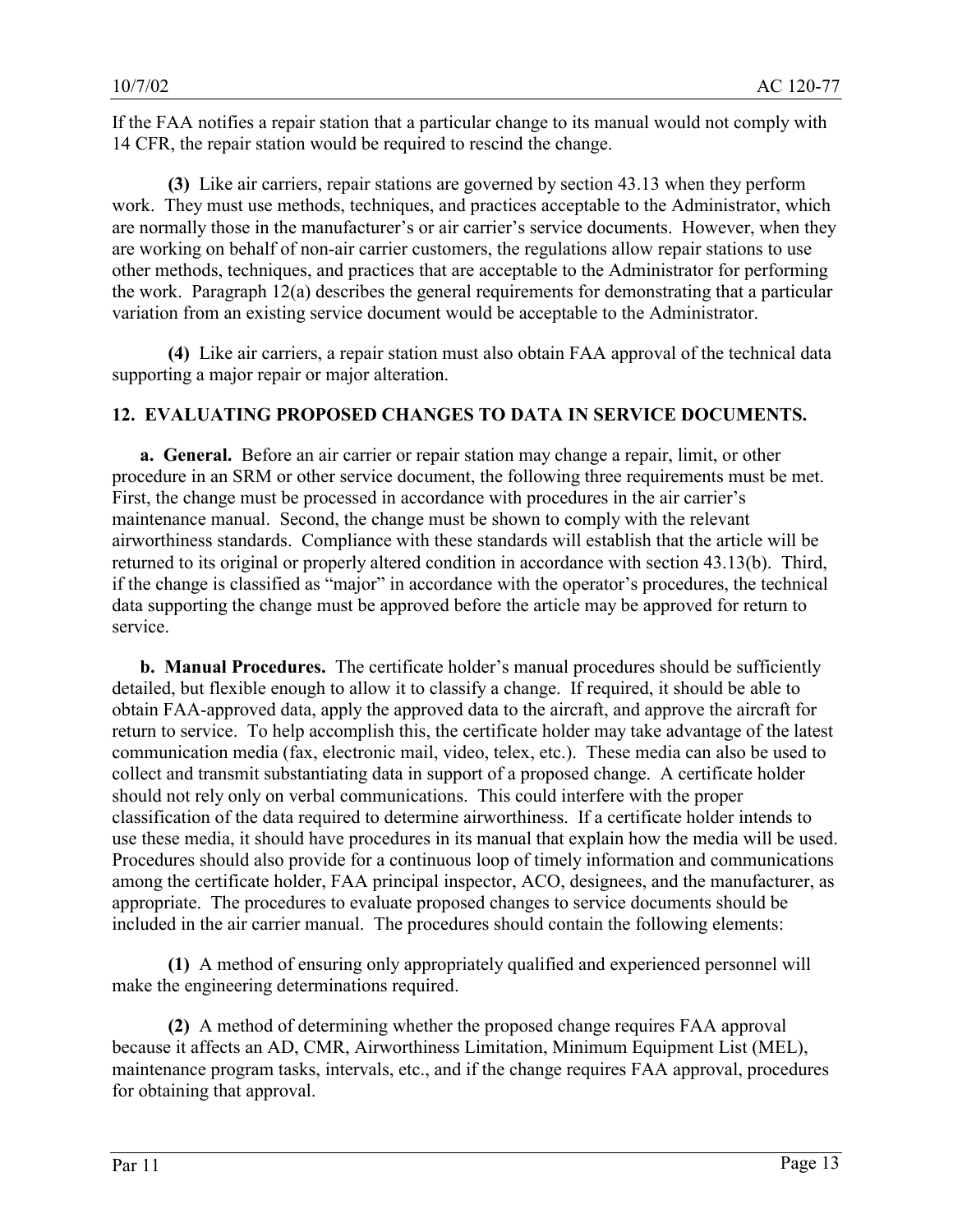**(3)** A method of determining whether the proposed change is major or minor (see Appendix 1) and, if major, procedures to obtain FAA approval (or its equivalent, such as SFAR 36 in the case of repair data) of the technical data supporting the change.

**(4)** A method of developing technical/engineering justification, which includes the following: (Also see paragraphs 12d through f, below.)

- A review to determine if the existing technical data is sufficient to proceed with the proposed change.
- A method of consulting with the manufacturer, as appropriate. Such consultation brings together the best available knowledge and experience in the areas of design, production changes, and operations to ensure a well-designed repair.
- A procedure for obtaining additional technical data, as necessary.
- A procedure for substantiating compliance with pertinent airworthiness regulations, including citing the specific 14 CFR Part(s) for which compliance has been determined. This should be accomplished through tests, analyses, and/or computations appropriate to the complexity of the change being proposed.

#### **NOTE: In each case, the procedures must establish the airworthiness standards that are applicable to the change and provide for documenting that the aircraft configuration after the change meets those standards.**

- Document the substantiation process.

**(5)** The method of notification/reporting to principal inspector(s) of changes accomplished, as appropriate.

**(6)** For repair stations, a method of coordinating with the air carrier as required by section 145.2 (new rule cross-references section 145.205).

**(7)** A method of retaining the records of each action consistent with the recordkeeping requirements of 14 CFR.

**c. Evaluating the Proposed Change.** When determining whether a contemplated change from an existing service document is major or minor, the focus should be the change's effect on the capability of the aircraft configuration after the change to meet the applicable airworthiness standards. For example, a structural repair performed in accordance with an SRM may call for a specific size fastener, fastener edge margin, finish, corrosion treatment, or similar method, technique, or practice. In evaluating whether a proposed change (such as using an oversized fastener or a different finish than specified in the SRM) is major or minor, the analysis should address whether the change (including its effect on the repair and the aircraft configuration) will meet the definition of a major repair in Part 1. This is because the FAA only considered the configuration of the aircraft with the repair described in the repair instructions when it previously approved the technical data supporting that repair in the SRM. This evaluation should be made within the meaning of Part 1.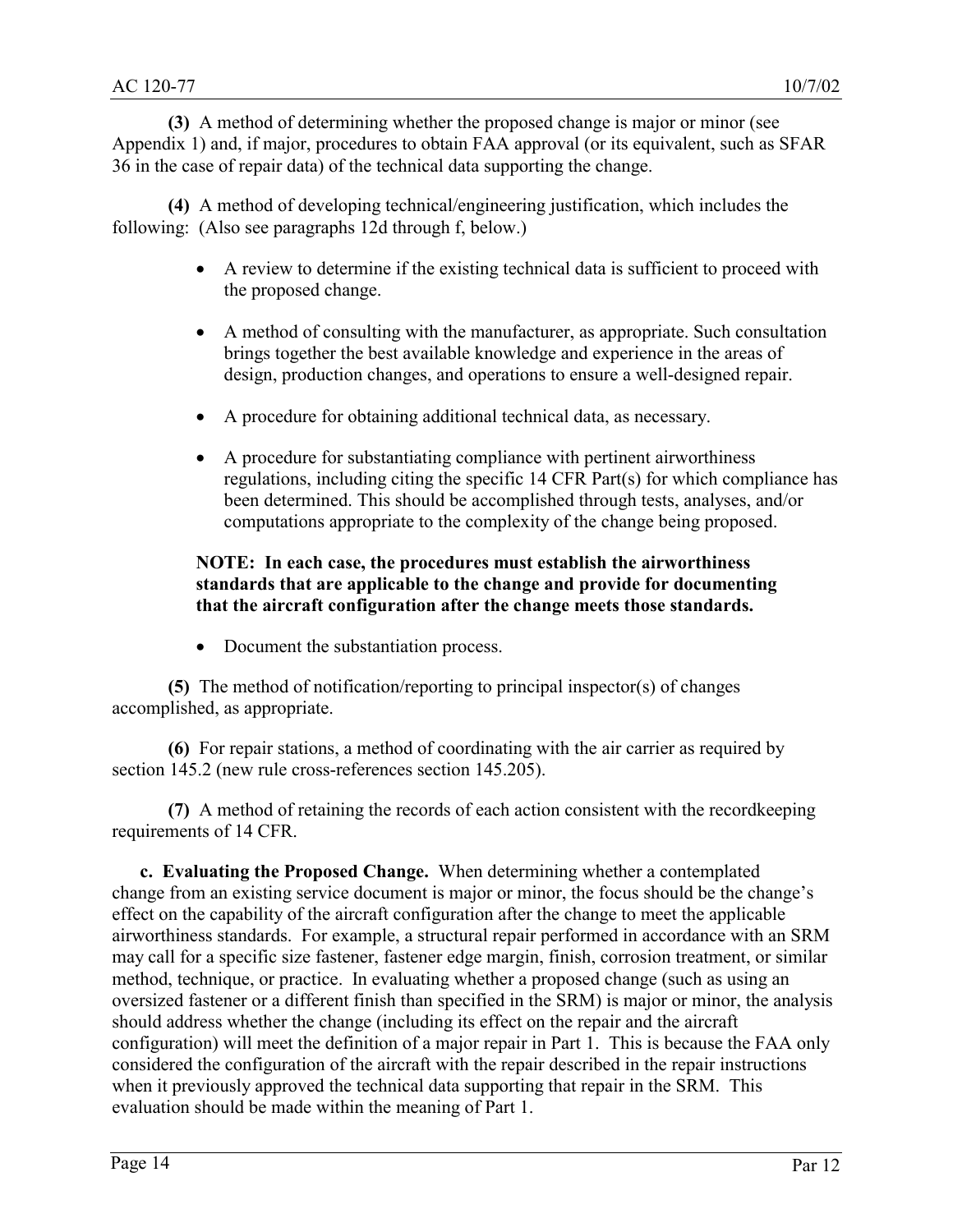#### **NOTE: Only major changes to FAA-approved technical data require FAA approval.**

**d. Showing Compliance with the Relevant Airworthiness Standards.** Regardless of whether a proposed change is classified as major or minor, the certificate holder must establish that after the change the aircraft configuration complies with the pertinent airworthiness standards in Parts 23, 25, 27, 29, 33, 35, etc. This would therefore return the article to its original or properly altered condition in accordance with section 43.13(b). The certificate holder must document its determination so that the FAA can evaluate whether it is following its manual procedures. The certificate holder's procedures must ensure that the evaluation considers the effect of the change on the entire aircraft or article. This includes any other changes (approved or acceptable) that are affected by the change under consideration. The following procedure (paragraph 12f) will help certificate holders evaluate whether appropriate technical and substantiating data exists to accomplish the proposed change. The nature and extent of the data required will vary according to the complexity of the change and the other factors described below.

#### **e. Initial Assessment.**

**(1) Description of the Affected Article.** This description should include, but is not limited to:

- Nomenclature
- Part number
- $\bullet$ Assembly number
- $\bullet$ Serial number(s), if applicable
- $\bullet$ Make and model of the article
- If known or as appropriate: hours or cycles, time-in-service, time since new, time since last maintenance action

**(2) Description of the Discrepancy or Contemplated Change.** A complete description of the damage, discrepancy, or change should include, but is not limited to:

- $\bullet$ Specific location on the article
- $\bullet$ Type (i.e., corrosion, limit exceeded, cracks, dents)
- Extent and/or dimensions
- Remaining dimensions of the affected area(s) or part(s)
- Associated, hidden and/or adjacent discrepancies, damage, or alteration(s)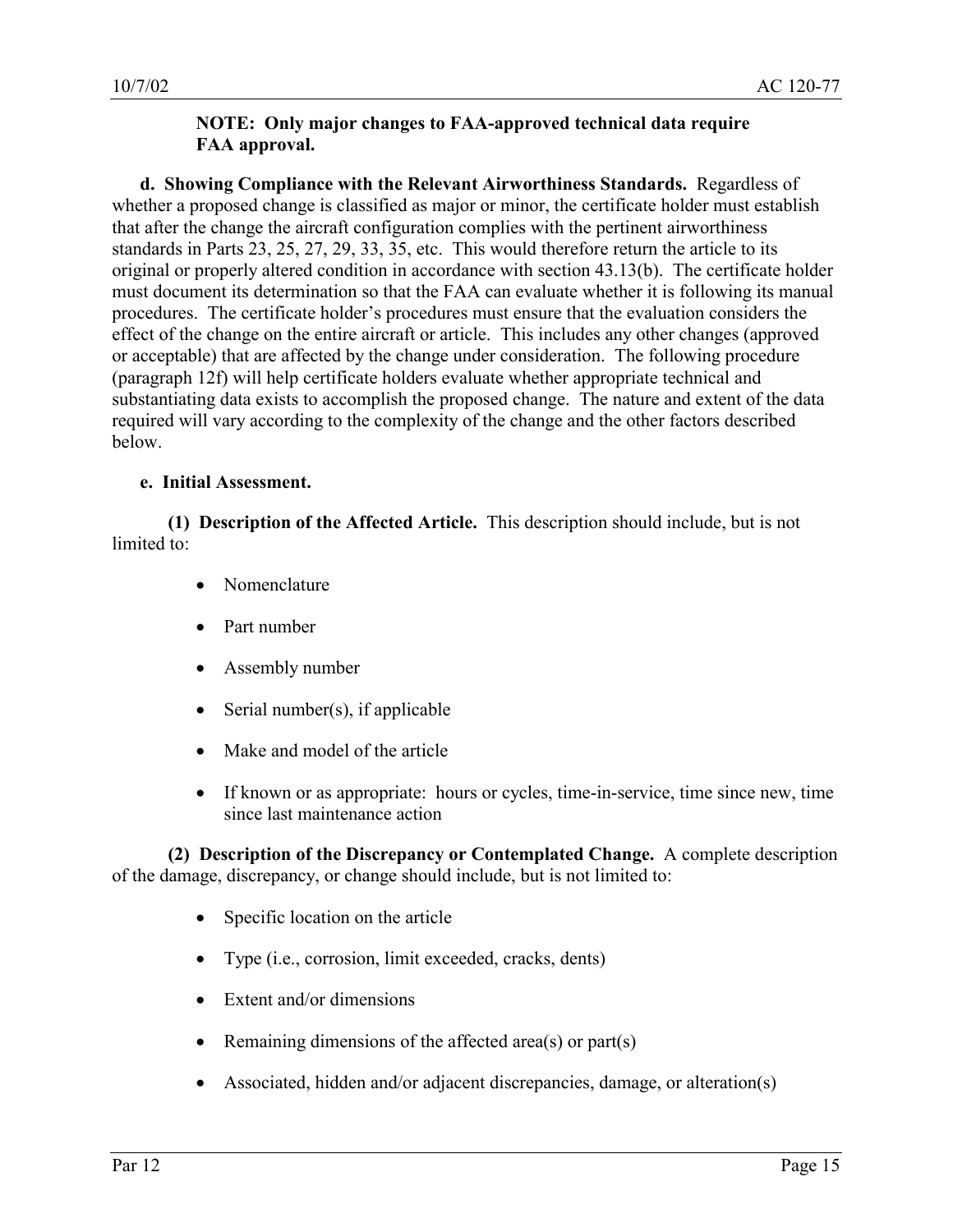- Previous maintenance action(s) or disposition(s) thereof, or alteration(s) at or adjacent to the affected area(s) or part(s)
- Cause, if known (i.e., environmental, accidental, design)

**(3) Review Existing Data.** As appropriate, review and document existing information (e.g., applicable maintenance documents, procedures, or process specifications) to determine whether it applies to the proposed change.

**(4) Circumstances in Which Additional Data May Be Required.** Situations in which further data collection and analysis may be required include, but are not limited to:

- $\bullet$  Noticing that no methods, techniques, and practices are specified in the applicable service document, or the existing condition is beyond allowable limits or repair tolerances
- Performing an action in a different manner than prescribed by manufacturers' service documents
- Using maintenance or alteration data intended for a specific product on a like product
- $\bullet$ Observing a substitution of materials or processes
- Noticing that an AD applies to the product in the area of the damage, discrepancy, or contemplated change
- Discovering that the area of the damage, discrepancy, or contemplated change has been defined as a primary structure or will create a Principle Structural Element (PSE) (see section 25.571)
- Noticing that CMRs apply in the area of the damage, discrepancy, or contemplated change
- Discovering that the article has an Airworthiness Limitation

#### **f. Data Development.**

**(1) Technical Qualifications.** The operator's procedures should prescribe the steps for reviewing, approving, and overseeing engineering authorizations, and specifying the minimum qualifications (particularly knowledge of applicable airworthiness standards) for the individuals engaged in these activities. These procedures should identify an individual who is responsible for the process, can delegate final engineering approval authority, and has the following qualifications:

> - A thorough working knowledge of the applicable airworthiness standards of 14 CFR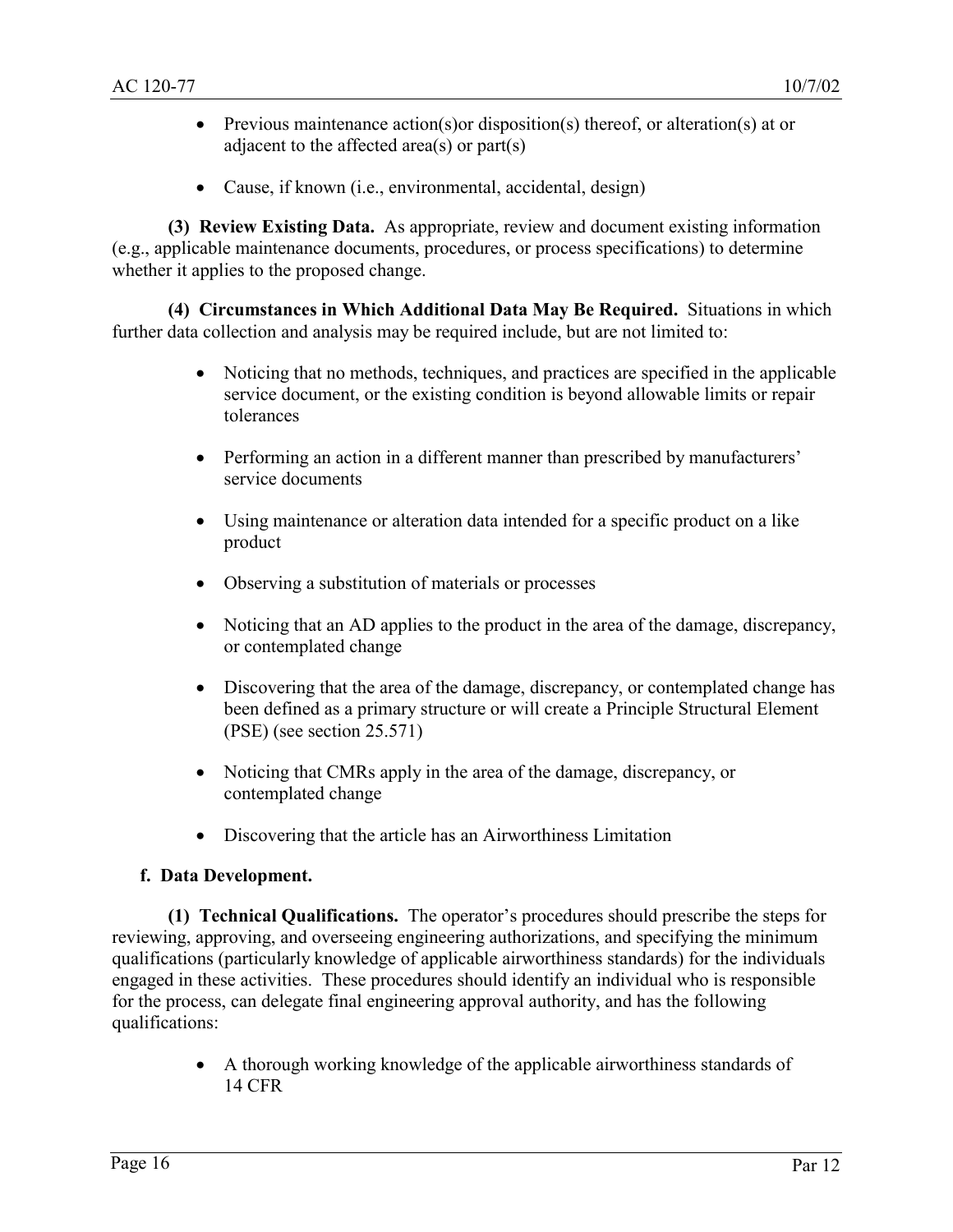- At least 1 year of satisfactory experience in processing engineering work, in direct contact with the FAA for type certification or major repair/alteration approval
- At least 8 years of aeronautical experience, which may include the 1 year of processing engineering work described above

**(2) Technical Data.** The data needed to substantiate changes may range from maintenance information referencing existing technical data to (in the case of critical systems) critical engine parts and primary structure, fully documented engineering analyses, and/or test(s). Additional data (such as endurance runs or destructive testing) should be collected if both of the following conditions apply:

- The proposed change uses processes that affect the part's performance characteristics, structural strength, or material properties
- Available data, analysis, or computation cannot satisfactorily establish compliance with the applicable airworthiness standards

(a) Assessment. As appropriate to the action being considered, the functions, interactions, environment, and consequence of the article's failure, as applicable, must be assessed. The assessment must determine the extent of analysis and the expertise needed to develop technical and substantiating data to comply with the airworthiness regulations. This assessment may include, but is not limited to:

- Functional information describing how the article functions within the assembly, how the assembly functions within the system, and/or how the system functions within the product
- Operating environment of the product
- $\bullet$  Interaction with other systems and consequences of failure that could be most influenced by the maintenance, disposition, or alteration. Consider the most probable effect on its ability to perform its intended function
- Effect of the maintenance, alteration, or continued in service condition on the article's ability to meet the airworthiness standards specified in its type certification basis, including its operational characteristics or performance

(b) Substantiating Data. The technical data should be evaluated against each applicable regulatory section. The evaluation should be documented with sufficient detail to determine whether the technical data meets the applicable airworthiness standards.

(c) Methods, Techniques, and Practices. The methods, techniques, and practices should establish, as applicable, detailed work instructions, inspection criteria (incoming (initial), in-process, and/or final inspection), and description of or reference to processes and the instructions. For example, processes and instructions could include:

i. Heat-treating, surface treatment, blending, and welding;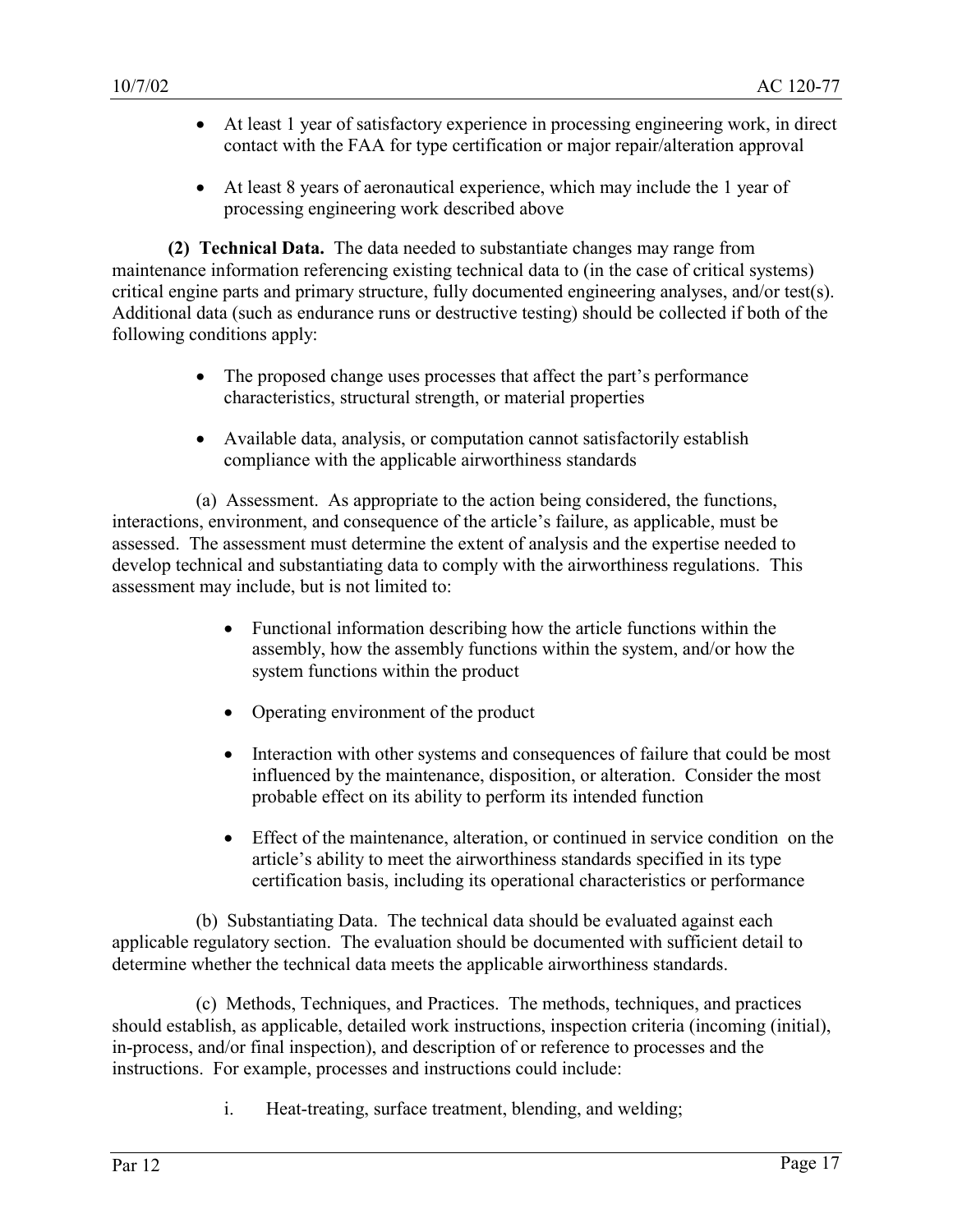ii. Consideration of specialized processes on engine hardware, such as, but not limited to:

- $\bullet$ HPT turbine blade repair (especially single crystal alloys)
- $\bullet$ LPT turbine blade repair
- Subjecting engines and parts thereof to specialized processes (acid stripping, ultrasonic cleaning, etc.) outside of the manufacturer's ICA

iii. Continuous inspection requirements and/or future maintenance action requirements; and

iv. Acceptance of condition without further specific maintenance action.

**13. RETENTION OF RECORDS.** The above documentation must be retained for the period specified in sections 91.417(b), 121.380(c), 135.439(b), 145.61 (new rule cross-references section 145.219), and/or SFAR 36, as appropriate. Because the operator is responsible for the continuing airworthiness of these changes, it should retain these records for a sufficient period. These records may need to be used as reference material in addressing possible airworthiness concerns related to a repair or alteration.

/s/ James J. Ballough Director, Flight Standards Service